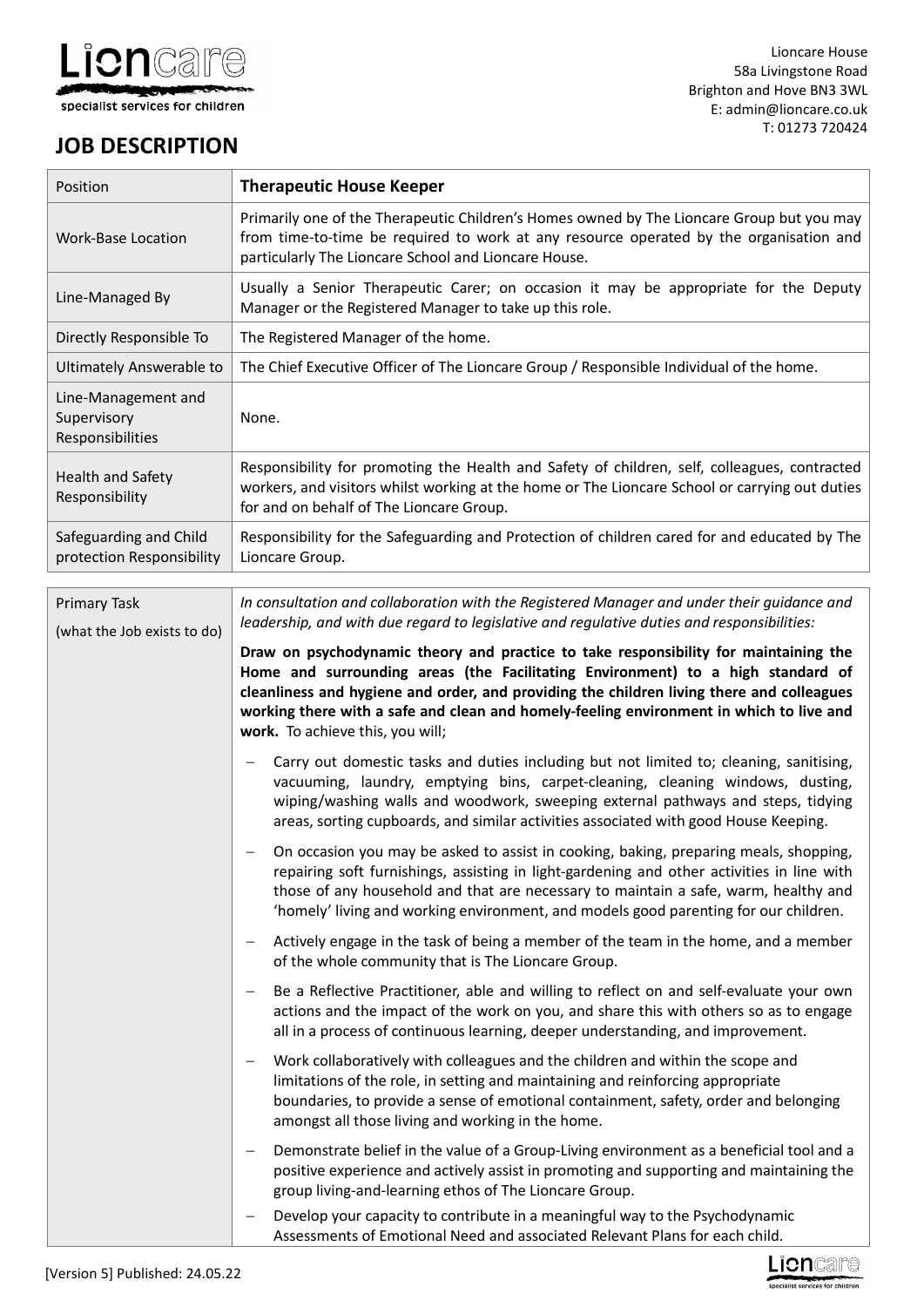|                               | Give the children in your care and your employing organisation an undertaking to<br>$\overline{\phantom{m}}$<br>remain in post for a minimum of 12 months to avoid unnecessary disruption and upset<br>to the lives of the children in our care and where this remains in your control to do so.                                                                   |
|-------------------------------|--------------------------------------------------------------------------------------------------------------------------------------------------------------------------------------------------------------------------------------------------------------------------------------------------------------------------------------------------------------------|
| Safeguarding Statement        | The Lioncare Group puts the welfare of children and adults at the centre of all of its work.<br>Our Safer Recruitment policy and procedure is written with reference to Keeping Children<br>Safe in Education and outlines in full the measure taken to deter, reject, prevent and detect<br>those who might abuse children or who are unsuited to work with them. |
| <b>Equality and Diversity</b> | The Directors and Shareholders of The Lioncare Group believe in and are committed to<br>promoting equality of opportunity and celebrating diversity in both the service it provides<br>and the employment of its workforce and expects all those employed or associated with The<br>Lioncare Group to promote this in their work and practice.                     |

**General Tasks and Responsibilities:** In accordance with the stated aims and practice approach of The Lioncare Group, the duties of all employees include:

- 1.1. Carry out tasks and responsibilities professionally at all times.
- 1.2. Work with integrity, honesty, and openness at all times.
- 1.3. Assist, support, and promote The Lioncare Group within the wider market place.
- 1.4. Work within and uphold and promote the stated aims, objectives, and therapeutic practice approach of The Lioncare Group and adhere to all published guidance, policies, and procedures.
- 1.5. Comply with current legislation, regulation, and guidance relating to the provision of children's social care in a Residential Children's Home and/or education and learning for children in an Independent SEMH School and with particular emphasis on The Children's Homes Regulations and Independent Schools Regulations, and Safeguarding Children and Child Protection duties and responsibilities.
- 1.6. Immediately alert the Registered Manager or other Manager of any concerns regarding inappropriate or unacceptable practice occurring within the home, the organisation or external agencies.
- 1.7. Liaise in a professional manner at all times and promote effective working relationships and links with, clients, colleagues, and agencies working for and associated with the work of The Lioncare Group and its wider community.
- 1.8. Undertake delegated tasks and instructions from managers and others with appropriate authority, to a level of competence expected from the grade of the post.
- 1.9. Prepare for, attend, and engage in all child-centred meetings as necessary and appropriate and required, and include but are not limited to; Daily Group-Meetings, House-Meetings, and P.A.E.N. Meetings etc.
- 1.10. Prepare for, attend, and fully engage in regular Team Meetings, Individual Supervision Sessions, Performance Reviews, and monthly Group Consultancy.
- 1.11. Exercise responsibilities under the Health and Safety at Work Act.
- 1.12. Implement and develop the Organisation's policy and practice of Equality and Diversity.
- 1.13. Engage in the process of informal resolution of problems and difficulties that may arise, always in the aim of maintaining a harmonious and collaborative working environment.
- 1.14. Undertake training and continuous professional development as required and necessary including self-study.
- 1.15. Adopt a flexible approach to working times in line with the demands of the organisation, including assisting in times of staff shortages, increased workload demands, and in emergency situations and unplanned situations.
- 1.16. Carry out other tasks as required and in accordance with the competence of the position.

**Specific Duties and Responsibilities:** In accordance with the stated aims and practice approach of The Lioncare Group, the key responsibilities and duties of Registered Manager include the following:

#### **2. Supporting the Company:**

- 2.1. Support at all times the Registered Manager in carrying out their duties and responsibilities in relation to the operation of the home.
- 2.2. Inform the Registered Manager and keep them updated of all issues requiring further attention and acting on these where appropriate or when directed to do so, and undertake delegated tasks and instructions from the Registered

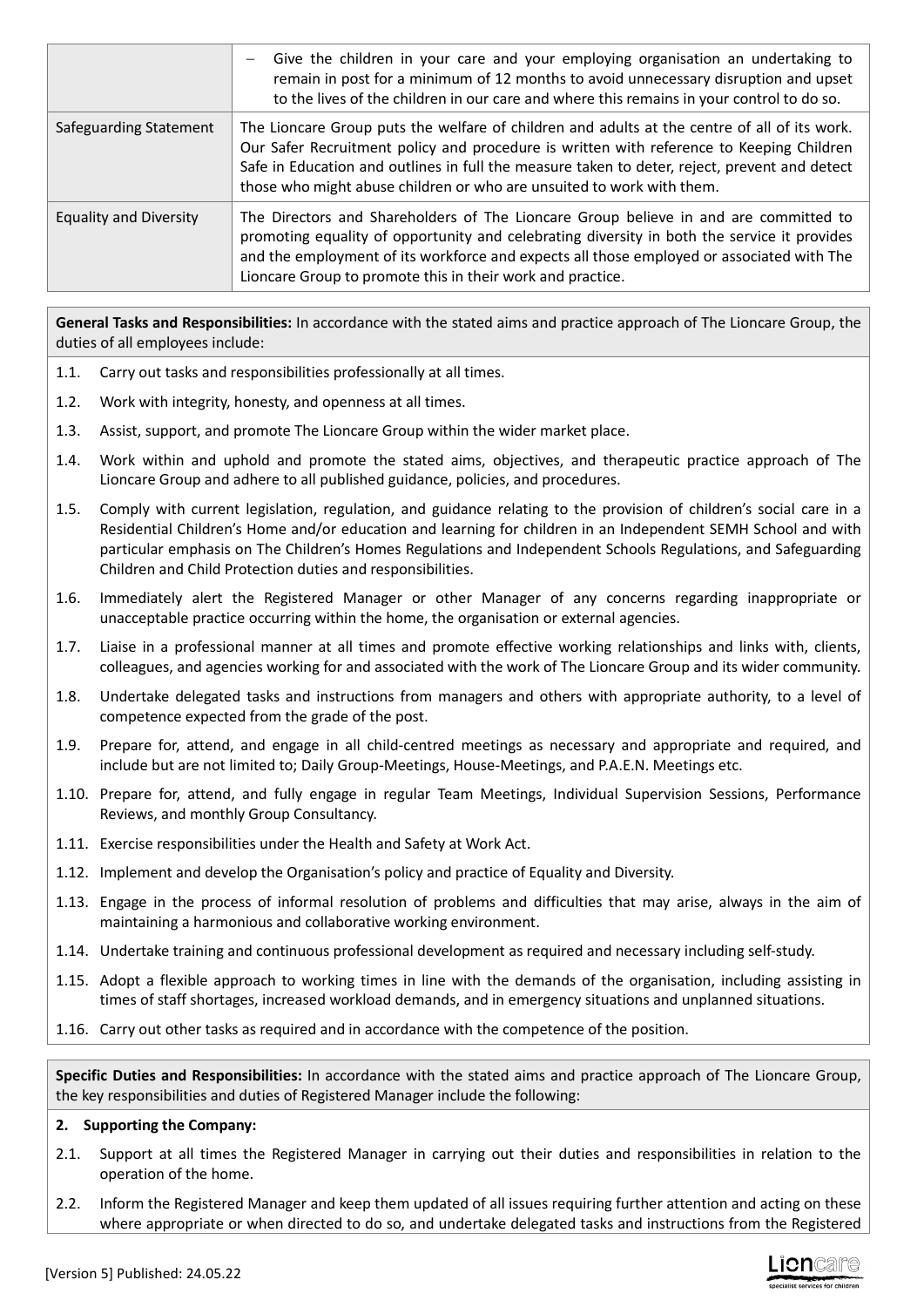Manager to a level of competence expected from the grade of post.

- 2.3. Ensure positive links are maintained and improved between the home and all parts of The Lioncare Group and between the home and its neighbours and external agencies and professionals and members of the wider community and public in general.
- 2.4. Take responsibility for developing your understanding of the organisation's clear Therapeutic Community Model of Practice and assist others in ensuring it is consistently applied across all aspects of the home.
- 2.5. Promote a positive image of the home and of The Lioncare Group.
- 2.6. Provide the Registered Manager with constructive feedback on the Quality of Care provided by the home, and when instructed to do so by the Registered Manager, carry out tasks and actions that improve the Quality of Care provided by the home.

## **3. Domestic and Childcare Practice and Multi-Disciplinary Working:**

- 3.1. Understand the role you have taken up, and the boundaries and limits to this role
- 3.2. Understand the client group with whom you are working
- 3.3. In consultation with the Registered Manager, follow an agreed plan or schedule that sets out the tasks and responsibilities to be done on a daily, weekly, monthly, bi-annually and annual basis.
- 3.4. Ensure that all appliances and machinery are in good and safe working order and are cleaned and sanitised to a hygienic level at least weekly or more often where required. This includes regular checks on the homes fridges and freezers, microwave oven, main oven and cooker, kettle etc. and informing the Registered Manager of any concerns or if replacements or repairs are required.
- 3.5. Take responsibility for monitoring and maintaining the Home's stock and supplies of cleaning products and equipment and re-ordering and replenishing as necessary and within the budget allocated for this by the Registered Manager.
- 3.6. Undertake training and maintain your working knowledge of Health and Safety practice and legislation and regulation related to the Control of Substances Hazardous to Health (C.O.S.H.H.)
- 3.7. In collaboration with the organisation's designated Health and Safety Officer, monitor and assess and record all relevant matters related to the Control of Substances Hazardous to Health (C.O.S.H.H.) in relation to their impact on the Home.
- 3.8. Be a positive role model for the children in our care both within the home and when supporting them within the local community.
- 3.9. Actively involve yourself, and show genuine interest, in the various pursuits followed by the children both within the home and in school, and within the local and wider community.
- 3.10. Conduct yourself in a way that generates, supports and maintains an open, honest and supportive atmosphere within the home in order to develop the growth and development of both adults and children.
- 3.11. Offer colleagues suggestions and ideas for ways to ensure there is sufficient and reliable provision for Play, Creativity and Activities within the home, both on a structured basis and informally, and including space and opportunities and provision for celebrations and festivities.
- 3.12. Encourage children to participate in communities and to take responsibility as citizens in their own right.
- 3.13. Support colleagues in their efforts to promote and reinforce positive behaviours through consistent and reliable use of the home's recognised and authorised reward-systems and reparations and restorative practice and (only where appropriate and agreed in consultation with more experienced colleagues) sanctions.
- 3.14. Under guidance and consultation from members of the management team, and where the situation presents itself, engage with the children's families and relations respectfully and professionally and in ways that encourage them to be involved with and engaged in their child's lives and development, when permitted within the child's Care Plan and Placement Plan.
- 3.15. Under guidance and consultation from members of the management team, and where the situation presents itself, seek to empower the child's parent(s) through supporting them to develop their parenting skills, when possible and viable, and when permitted within the child's Care Plan and Placement Plan.
- 3.16. Under guidance, assist colleagues in reliably and accurately communicating and sharing relevant and necessary information with Social Workers, Therapists, Independent Reviewing Officers, and other external agencies and

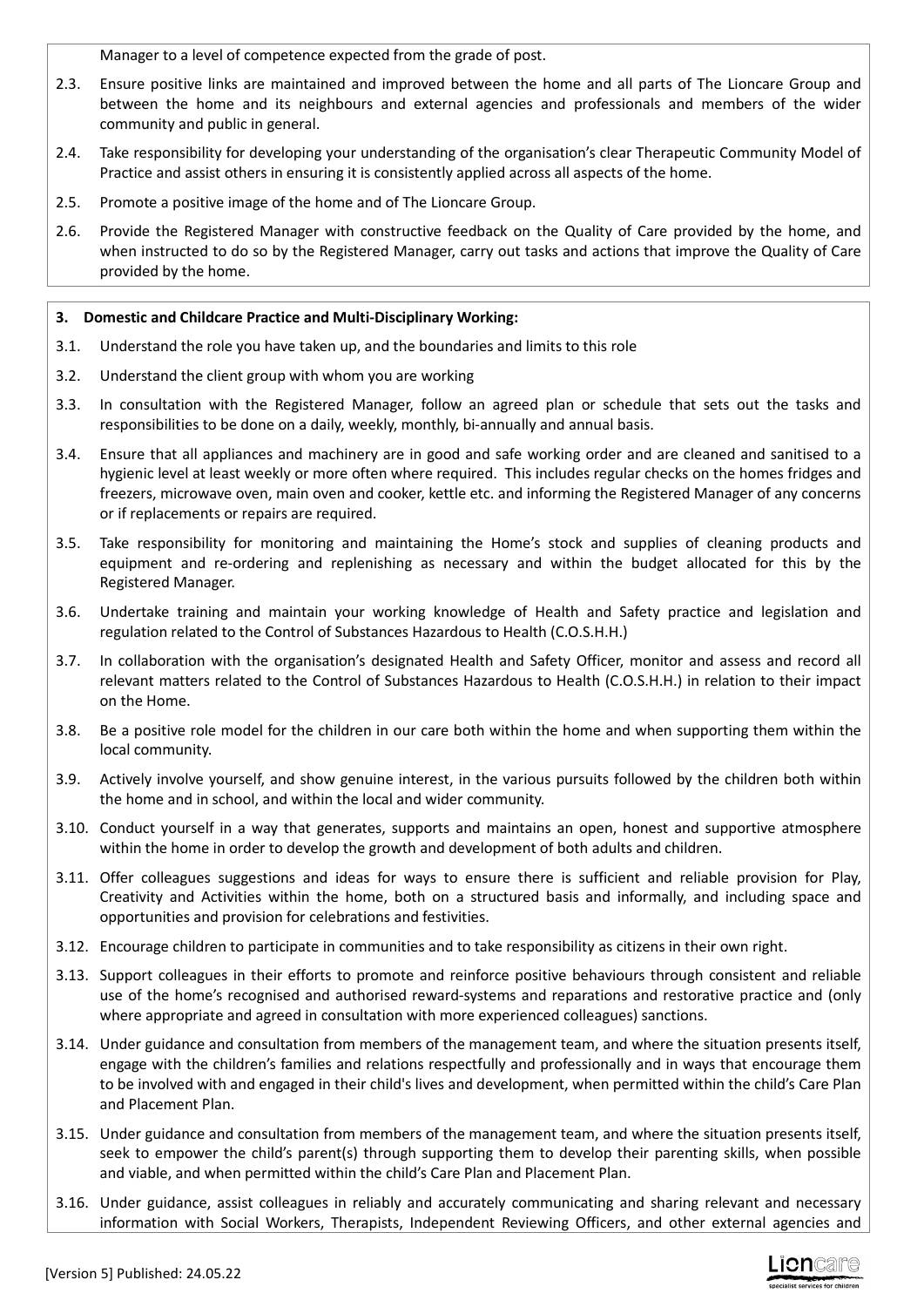professionals and including (when permitted within the child's Care Plan and Placement Plan) parents and members of the child's family.

- 3.17. Through experiential learning and more formal training and coaching routes, develop your understanding of adversity and trauma, their effects on children, and children's responses to them, and use this understanding to improve your own and others professional practice and the quality of your interactions with the children.
- 3.18. Develop positive and appropriate professional relationships with the children in your care, listen to and engage with them in a meaningful and genuine way, and empower them to express their views, wishes and feelings in matters affecting their care and welfare and their lives.
- 3.19. Actively seek feedback from colleagues to evaluate the quality of your professional relationship with children, and avoid the risk of promoting unhealthy relationships that are 'too deep' and that can, if allowed to propagate, lead to inappropriate and complicated attachments that may simply reinforce past damaging relationships.
- 3.20. Develop appropriate professional relationships with the children in your care that meet their needs in a conscious and planned way, and that enable the child to internalise an experience of close management, healthy preoccupation, being cared for, role modelling, and re-experiencing damaging relationships from the past in a better way in the present.
- 3.21. Take responsibility for your own professional development.
- 3.22. Explore the values, knowledge and skills of the children's social care profession and use these as a basis to inform and develop your own professional practice.
- 3.23. Understand and accept that professional values and beliefs are not automatically the same as personal values and beliefs and that part of being a professional involves recognition and resolution of this tension in work situations.
- 3.24. Accept that you don't know what you don't know, and that others will know more than you, and this is OK.
- 3.25. Ask for help and advice from others to assist you in developing strategies and coping mechanisms that enable you to bear the unbearable.
- 3.26. Assist colleagues and other professionals in the task of guiding children through major transitions by following agreed Transition Plans, and including when the child joins the home and when they leave the home and other significant transitions such as a change of education placement.

## **4. Team Work and Collaboration:**

- 4.1. Attend and be an active participant in team meetings, and ensure you have read team meeting notes on the rare occasion you are unable to attend in person or virtually.
- 4.2. Ensure you have read the Independent Person's monthly reports setting out their findings and recommendations following their visit to the home.
- 4.3. Be mindful of and where possible and appropriate support the wellbeing of others with whom you work.
- 4.4. You will be expected to assist colleagues by watching over and engaging with the other children on those occasions when, and as a last resort, it is necessary for your colleagues to use Restrictive Physical Intervention on a child. To be clear, it is not the expectation that you will be personally or directly involved in applying any Restrictive Physical Intervention.
- 4.5. Use your team and colleagues and the wider organisation of The Lioncare Group to develop your knowledge and understanding needed to support evidence-based practice.
- 4.6. Be a willing participant in sharing your thoughts and ideas with others in the appropriate forums, and never assume others already know what you are thinking and feeling.
- 4.7. Know that you will be expected to speak in front of others in small and larger groups and meetings; ask for help and advice from others if this is not your area of strength.

## **5. Safeguarding and Risk Management:**

- 5.1. Support the safeguarding culture of the home and organisation whereby all members of the community of the home and the wider organisation of The Lioncare Group share responsibility and concern for the emotional and physical safety of each other.
- 5.2. Assist colleagues and the Registered Manager in the task of ensuring each child's specific safeguarding needs are met.

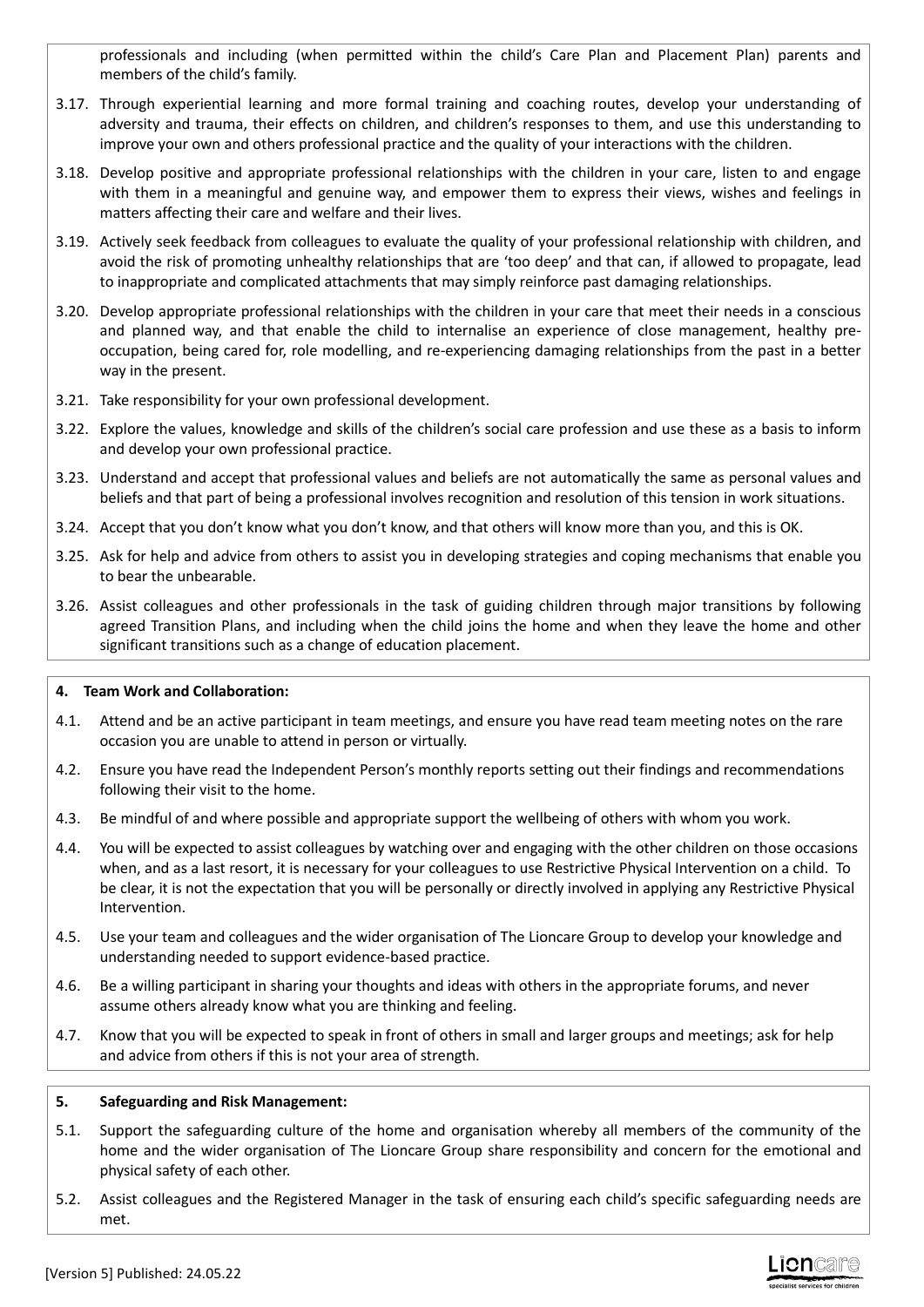- 5.3. Accept and act positively to changes in tasks in response to day-to-day changes and emergencies.
- 5.4. Strive to develop your practise to promote the safeguarding of individuals.
- 5.5. Comply with legislative, regulatory, registration and inspection requirements that support the safeguarding of individuals from harm or abuse and ensure others do the same.
- 5.6. Use all forums and tools available to grow your understanding of harm, abuse and safeguarding duty.
- 5.7. Strive to develop your practise to be able to balance positive outcomes for individuals with risk and safety.
- 5.8. Work in partnership and collaboration with others to manage risk to personal safety.
- 5.9. Assist colleagues by contributing where appropriate, information to inform and update Safeguarding Risk Profiles, Positive Behaviour Support Plans, and other Risk Management plans and procedures concerning the children in living in the home and for whom you share responsibility.
- 5.10. Remain vigilant and alert to situation that have potential to cause children and colleagues harm, and take personal responsibility for taking necessary action to reduce the risk of such a situation occurring before it occurs, and take personal responsibility for informing the Registered Manager and/or other senior managers without delay if or when such a situation does occur.

### **6. The Facilitating Environment (the buildings and surrounding area) and Health and Safety:**

- 6.1. Assist colleagues and the Registered Manager in the task of ensuring that the physical standard of the facilitating environment of the home is maintained at all times to a high standard.
- 6.2. Assist colleagues and the Registered Manager in the task of ensuring that the home provides a safe and appropriate environment in which children can grow and flourish, and in which colleagues and visitors can conduct their work.
- 6.3. In collaboration with the Admin Assistant working in the home, actively and regularly and in the course of your normal day-to-day work around the home, inspect, observe, and assess the quality and state of the decoration and maintenance of the home and of the furnishing and fittings and appliances and overall 'feel' of the home, and inform the Registered Manager of anything needing repair or replacement or attention and record this on the Maintenance Sheet when instructed to do so or as and when appropriate.
- 6.4. Work in partnership and collaboration with colleagues to create and develop positive links between the local community and the home, enabling the children to participate fully in the life of the local community and to prevent unacceptable negative impact on the local community through the work of the home.
- 6.5. Establish, maintain and promote effective links with all relevant agencies statutory, voluntary and private as necessary to ensure day-to-day operational requirements of the home and of The Lioncare Group in general are met.
- 6.6. Assist the Registered Manager in monitoring and assessing the effectiveness of facilitating environment in supporting the therapeutic community approach of the home including any barriers identified.
- 6.7. Provide honest and accurate feedback for the annual Location Assessment Review of the home.
- 6.8. Take responsibility for your own wellbeing and be open and honest about your feelings in the work place.
- 6.9. Ask for help and advice from others to assist you in managing your own anxiety at those times when you face situations that may feel intensely stressful, and to develop your own strategies for remaining calm.
- 6.10. Seek support and advice from others to assist you in taking responsibility for managing your own personal resources and welfare (including physical and emotional health, time, personal commitment, and motivation) through effective and appropriate self-time management and personal organisation, use of support systems, and including taking ownership of own needs and requirements related to your role and seeking support and assistance from others in meeting these needs and resources.
- 6.11. Assist colleagues and the Registered Manager in the task of developing and improving Health and Safety practices in the home.
- 6.12. Comply with all health, safety and security policy and procedures and legal and regulatory requirements and especially Health and Safety in the Workplace and Fire Prevention and Fire Safety.

### **7. Financial Matters:**

7.1. Accept personal responsibility for appropriately managing those aspects of finance in which you are involved as

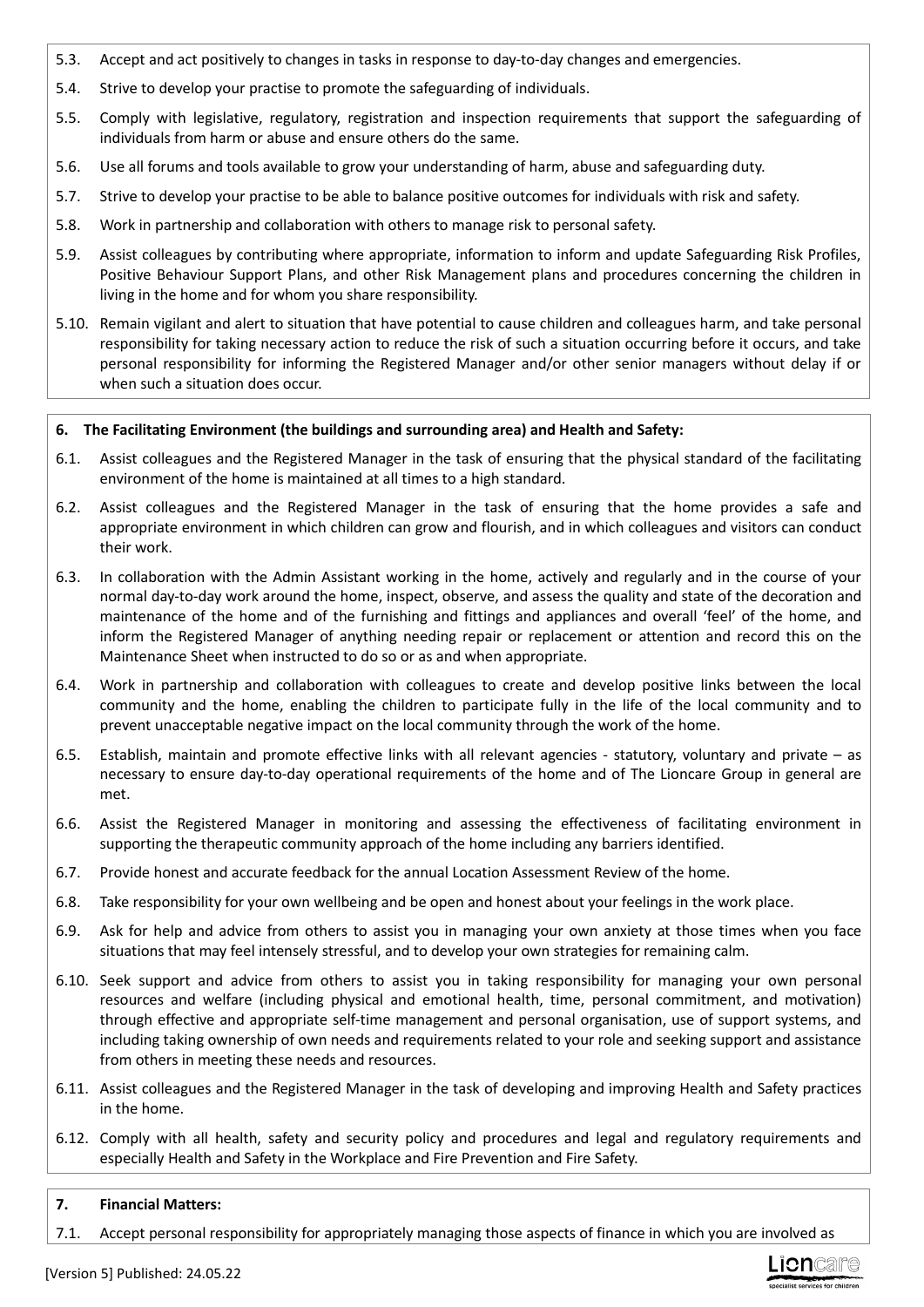part of your normal day-to-day duties and tasks.

- 7.2. Always provide receipts for every purchases you make using the organisation's money and funds; this includes online purchases.
- 7.3. Make yourself familiar with how the homes petty cash system operates and ensure you follow stated procedures and that you can account for all expenditures made by you in the course of your duties in the home and on behalf of The Lioncare Group.
- 7.4. Alert and inform without delay the Registered Manager or a Senior Manager of any concern you have or hold in regards to suspected or known mismanagement or unauthorized use of the organisation's money and funds and/or children's own money and funds.

# **8. Being a Therapeutic Practitioner<sup>1</sup> :**

- 8.1. Understand your role as a Therapeutic Practitioner, and the boundaries and limits to this role
- 8.2. Learn through observing more experienced colleagues how to carry out clinical observations and formulate a working hypothesis
- 8.3. Grow your capacity to acknowledge and use and maintain the boundaries of the Therapeutic Community in which you work
- 8.4. Ask questions so you can develop an understanding of Therapeutic Community methodologies and related theory
- 8.5. Learn how to adapt your own communication in a range of situations that match the needs and understanding of those with whom you are communicating
- 8.6. Gain a working understanding of the concept of Use of Self
- 8.7. Grow your capacity to work both reflectively and reflexively
- 8.8. Explore, through using support systems and Group Consultancy, your capacity to contain anxiety
- 8.9. Learn experientially the importance of the environmental setting and of the external environment
- 8.10. Grow your understanding of principles of organisational dynamics and how they are enacted in The Lioncare Group and between The Lioncare Group and other organisations
- 8.11. Develop your capacity to be a Participant Observer
- 8.12. Learn what is meant by the term 'The Primary Task of the home' and of The Lioncare Group, and explore the contribution you make to achieving The Primary Task

**Selection Specification:** The criteria below indicate qualities needed to do the job well. Candidates will be selected according to the extent to which they satisfy these criteria. Evidence of potential will also be considered. Most of the criteria must normally be met in order to qualify for selection.

# **Essential Criteria**

Knowledge and Experience

- Experience of carrying out cleaning or House Keeping work and duties in a professional capacity.
- Knowledge and a working understanding of good child care practice and healthy child development.
- Some insight into the needs of children living in the care system.
- Awareness of the task of an SEMH school or similar learning environment.
- Appreciation of the real difficulties faced and felt every-day by the children in our care.
- Experience of encouraging children to develop their full potential.
- Prior experience of working within a team of professionals.
- A reasonable standard of education and general knowledge.
- Some awareness of theory and practice related to providing quality care and education for looked after children.
- Good written and oral communication skills, and able to record accurately, objectively, and with clarity.
- I.C.T. skills including Word, Excel, Email/Internet, competency in the use of electronic digital devises and equipment for recording and processing information, and able to operate basic I.C.T. appliances including telephone system,



 $<sup>1</sup>$  For further detail and explanation, please refer to the Core Competencies as a Therapeutic Practitioner table at the end of this document</sup>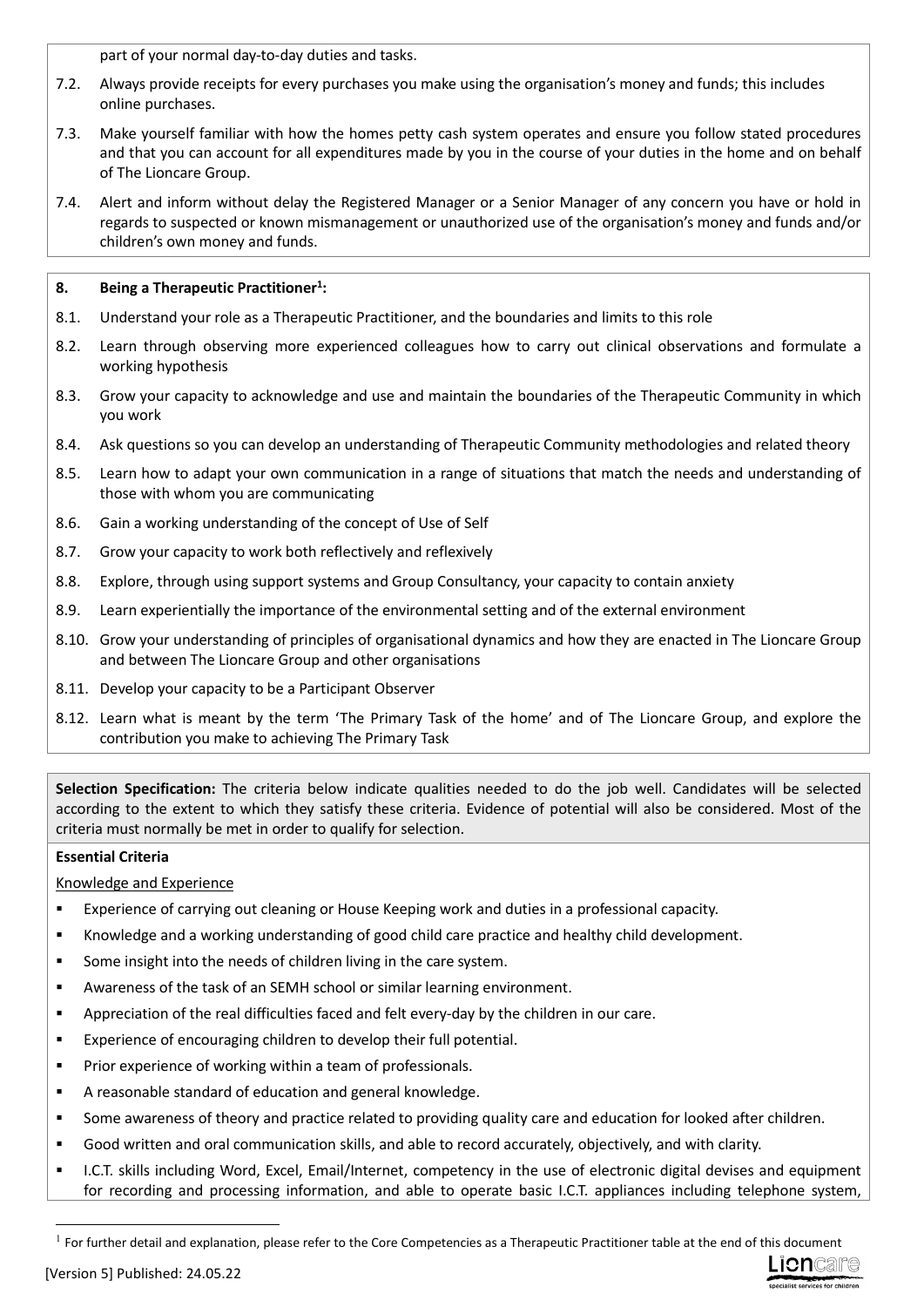scanners, and photocopiers

- **Understanding the importance of confidentiality, privacy, and discretion.**
- Appreciation at some level of the stressful and emotionally and physically challenging nature of the task and role.
- Understanding of the importance of practicing Equality and Diversity and confronting discrimination.
- Understanding of the role of OFSTED in regulating children's residential care settings.

## Skills and Abilities

- Ability to carry out domestic-related cleaning and house-keeping tasks to a high standard.
- Ability to work in a residential home for children with social, emotional, behavioural difficulties, trauma, and complex needs, and who can display quiet challenging and disturbing and on occasion aggressive and violent behaviours.
- Ability to work as part of a team.
- Ability to be assertive yet supportive, exercise sanctioned authority, have good interpersonal skills, and able to function as part of a wider team and organisation.
- Ability to take on board instruction, to use own initiative when appropriate, and accept personal authority and responsibility.
- Ability to receive formal practice-based supervision.
- Ability to effectively prioritise self and workload within agreed timescales.
- Good organisational skills.
- Able to work under pressure.
- Ability to relate to and communicate with difficult to reach children.
- Ability to relate to and communicate effectively with colleagues, and teachers and others in education roles, and other professionals and encourage their collaborative participation in the work of The Lioncare Group.

## Personal Qualities

- **Honesty**
- Openness
- **Integrity**
- Eagerness and commitment to developing self
- **Potential to be reflective and be a reflective practitioner**
- Organised
- Confidence
- Mentally and physically fit for the purposes of the work you are to perform
- Able to manage self and others in unfamiliar situations
- Robust and resilient
- Flexible and adaptable to changing situations and demands including working flexible hours when necessary
- Capable of both thinking and doing
- Belief in the value of difficult to reach children
- Commitment to training and self-development

## **Desired Criteria**

- Some experience of working in a residential setting for children, or a special-needs education environment.
- Understanding of cost awareness and efficiency.
- Relevant qualification at level 3 or above in child care / child development, or a related relevant subject.
- Self-aware, confident, motivated, sense of humour, creativity, conscientious work-ethic.
- Full clean driving licence

## **Statement of Variation**

This job description sets out the details of the post at the time it was drawn up. These details may vary without changing the general character of the duties or level of responsibility entailed. Such variation cannot itself justify reconsideration of the grading of the post.